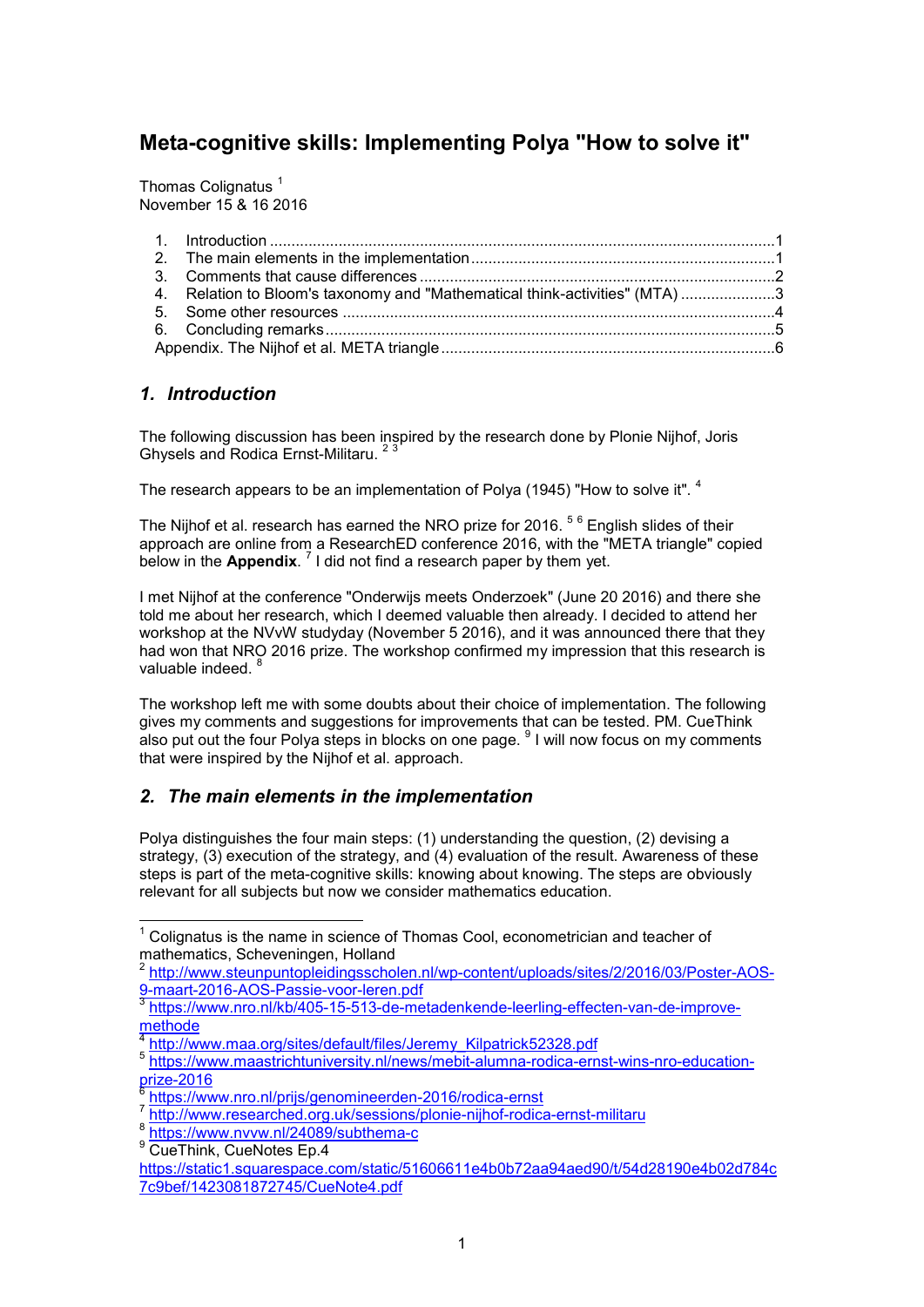These steps can be emphasized in teaching by pre-printing the steps in charts. See the **footnotes** for links to the different types of charts.

- Teacher and students have an *explanatory chart* that explains the steps and their subelements.<sup>10</sup> 11
- Subsequently there are blank charts for further use.  $12 13$ 
	- The teacher can fill in one chart with supportive suggestions for a particular problem.
	- ♦ Students get an empty chart and fill in their perceptions.
- Students get a blank answer sheet (or screen) to answer the question in traditional manner. This answer sheet is graded. They may also use the blank charts as guidance, making changes in their own charts along the way. Their charts remain ungraded.

Potentially, there might be additonal training on using the charts. One would have classroom discussions about their actual use in solving problems. One might start with small example cases, and only present the explanatory chart once students have seen by example how it works (bottom up rather than top down).

Supposedly it works best to only offer the charts as guidance, and leave it up to students whether they show an interest and actually use them. A good explanation for this situation is that there is no standardized manner for grading the use of these charts. Once students notice that others have success by using the charts, success sells.

Nijhof et al. report that the discussion between teacher and students changes. When students grow aware about the steps being taken, they also adapt to the language used for those steps. Other students then might feel that they must study the charts themselves too if they want to benefit from the discussion.

### *3. Comments that cause differences*

The above **footnotes** link to charts that I have designed as inspired by this research by Nijhof et al. I cannot present their work because it has a copyright statement (for "META-card").

| Nr.            | Included implementation of Polya 1945                                                                                                                              | Nijhof et al. 2016                                                                                            |
|----------------|--------------------------------------------------------------------------------------------------------------------------------------------------------------------|---------------------------------------------------------------------------------------------------------------|
|                | Creative Commons BY-NC-SA 3.0 NL <sup>14</sup>                                                                                                                     | Copyright by META-card <sup>15</sup>                                                                          |
|                | Use of English                                                                                                                                                     | They use Dutch but might already<br>have an English version. <sup>16</sup>                                    |
| $\overline{2}$ | The explanatory chart refers to Polya (1945)<br>"How to solve it". This is not necessary for the<br>empty chart or the charts created by filling in the<br>blocks. | Their research refers to Polya but<br>not their charts.                                                       |
| 3              | Only one version: blocks.                                                                                                                                          | Two versions: blocks and triangle                                                                             |
| $\overline{4}$ | Polya's four steps are better presented as a<br>cycle, like the empirical cycle. <sup>18</sup>                                                                     | Blocks: Left to right, no arrows.<br>Triangle with arrows: There is no<br>clear reason why this would have to |

I have the following comments that cause differences.

<sup>16</sup> The triangle in the **Appendix** is in English in slide 10:

j <sup>10</sup> http://thomascool.eu/Papers/Math/Polya/2016-11-15-Polya-explanatory-chart.pdf

<sup>11</sup> http://thomascool.eu/Papers/Math/Polya/2016-11-15-Polya-explanatory-chart.doc

<sup>12</sup> http://thomascool.eu/Papers/Math/Polya/2016-11-15-Polya-blank-chart.pdf

<sup>13</sup> http://thomascool.eu/Papers/Math/Polya/2016-11-15-Polya-blank-chart.doc

<sup>14</sup> Copyright Thomas Cool 2016, https://creativecommons.org/licenses/by-nc-sa/3.0/nl

<sup>&</sup>lt;sup>15</sup> I didn't have time to ask them why they put their copyright statement there, but since they do so, it seems best to insert my own now too. The left column clearly differs from the right column, with Polya (1945) as the common factor.

http://www.researched.org.uk/sessions/plonie-nijhof-rodica-ernst-militaru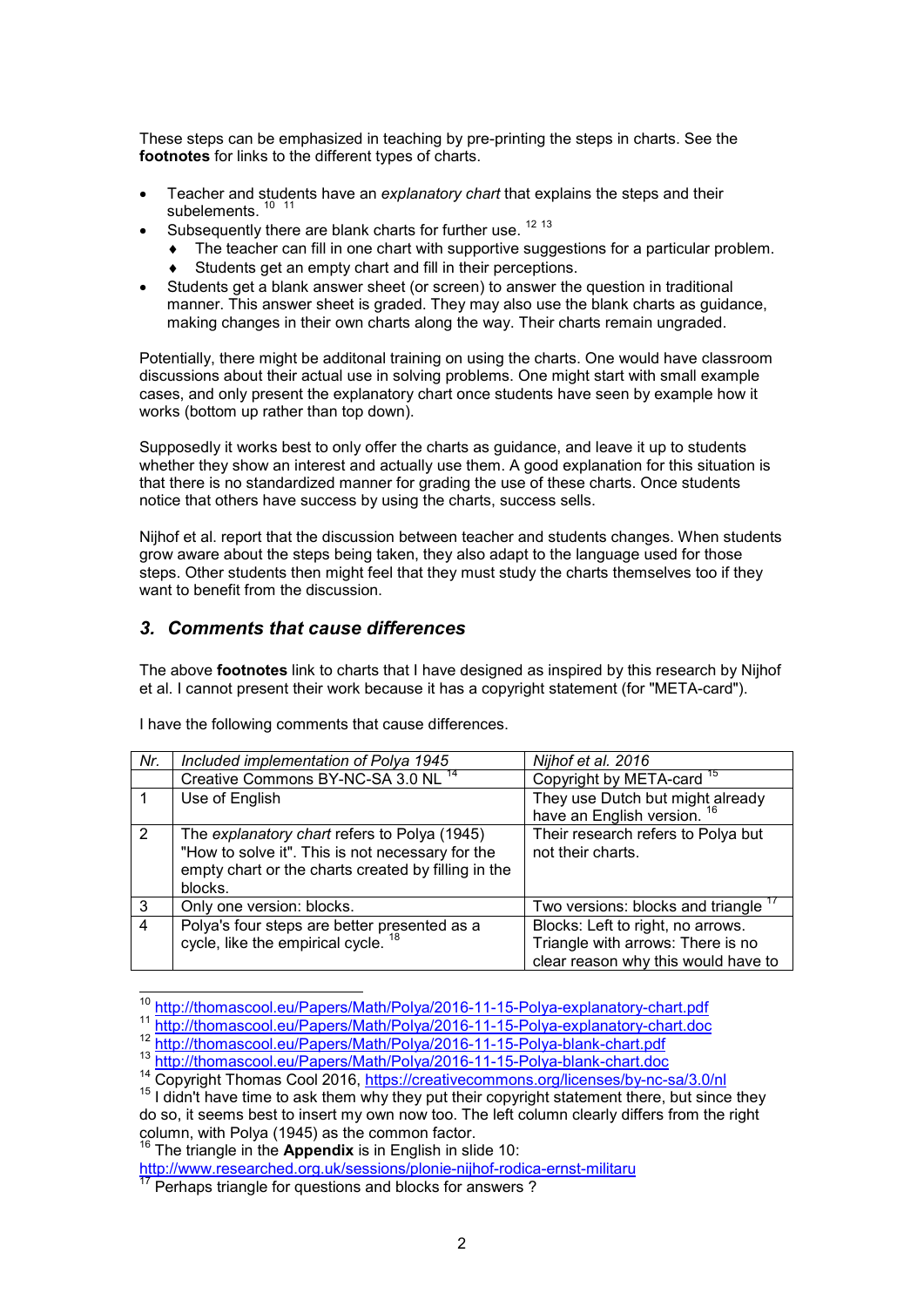|                |                                                                                                                                                                                                                                                                                                                                                                                                      | be a triangle. The triangles have<br>less space for writing. The arrows<br>are confusingly big and small.                                                |
|----------------|------------------------------------------------------------------------------------------------------------------------------------------------------------------------------------------------------------------------------------------------------------------------------------------------------------------------------------------------------------------------------------------------------|----------------------------------------------------------------------------------------------------------------------------------------------------------|
| 5              | Text is black on white with good contrast. Colour<br>coding is only used for the border. (Keep the<br>choice of tertiary colours for a quiet image.)                                                                                                                                                                                                                                                 | Colours in the background, so that<br>the contrast with the text forms a<br>problem. Their choice of tertiary<br>colours indeed causes a quiet<br>image. |
| 6              | Each step also has an icon. These are stylized<br>and non-distractive, but students can adapt and<br>make it "their own" (though keep the same<br>colour codes). <sup>19</sup>                                                                                                                                                                                                                       | Colour codes only                                                                                                                                        |
| $\overline{7}$ | Within the four steps, Polya's suggestions have<br>been edited a bit: sorted differently, and with<br>inclusion of new notions of mindmap and<br>dynamic simulation. There is a closer link to<br>mathematics and the distinction in steps of<br>definitions, givens and proof. More prominence<br>is given to the integration of text, formula, graph,<br>numerical table (and dynamic simulation). | Does not apply.<br>PM. In the META approach<br>mindmapping is important. <sup>21</sup>                                                                   |
| 8              | Step 2 is called by some "Make a plan" or<br>"Devise a strategy" and I turned this into "Devise<br>a strategy and make a plan". While Polya is<br>much about strategy, this is not entirely the<br>same as an actual implemention of a strategy (a<br>plan).                                                                                                                                         | Use of "strategy" only                                                                                                                                   |

## *4. Relation to Bloom's taxonomy and "Mathematical think-activities" (MTA)*

Alongside George Polya there is Bejamin Bloom and his taxonomy. <sup>22</sup>

- Nijhof et al. refer to Mevarech, who was a student of Bloom.
- There is the approach of "mathematical think-activities" (MTA). <sup>23</sup> The literature on MTA refers to Bloom too. It appears that MTA is misguided w.r.t. testing and the role of contexts (see the former footnote). <sup>24</sup>

 $\overline{a}$ <sup>18</sup> https://en.wikipedia.org/wiki/Empirical\_research#Empirical\_cycle

<sup>&</sup>lt;sup>19</sup> Some students might be put off by the colour codes and icons, as I was myself hesitant, when I saw the colour codes by Nijhof et al. for the first time. However, after getting used to this, I agree that the colour coding can help students to distinguish the steps. The icons remain important however, not only for colour-blindness. Obviously, everyone should be aware that the steps are not 100% separable.

 $^{\rm 20}$  Polya (1945) wrote before the advent of the ideology (not science) of "realistic mathematics education" (RME). A first step in understanding a problem might be to think about a concrete example. Nowadays, perhaps, a "context" may already have been provided in the problem question itself. We should distinguish however between ideology and science, see http://thomascool.eu/Papers/Math/2016-10-31-MTA.pdf

 $^{21}$  I am not aware of a study that shows how mindmaps can improve results. If they would be, then one would hope for a lesson plan on how to create useful mindmaps.

https://en.wikipedia.org/wiki/Bloom%27s\_taxonomy

<sup>23</sup> http://thomascool.eu/Papers/Math/2016-10-31-MTA.pdf

<sup>&</sup>lt;sup>24</sup> MTA has become an element in the Dutch standards for the national exams for graduation. While Polya has a distinction between routine and non-routine problems, my view is that a graduation exam must focus on routine questions that students can prepare for. It is invalid to have non-routine questions at the final examination. Non-routine questions are a teaching method. They are not suitable for graduation exams.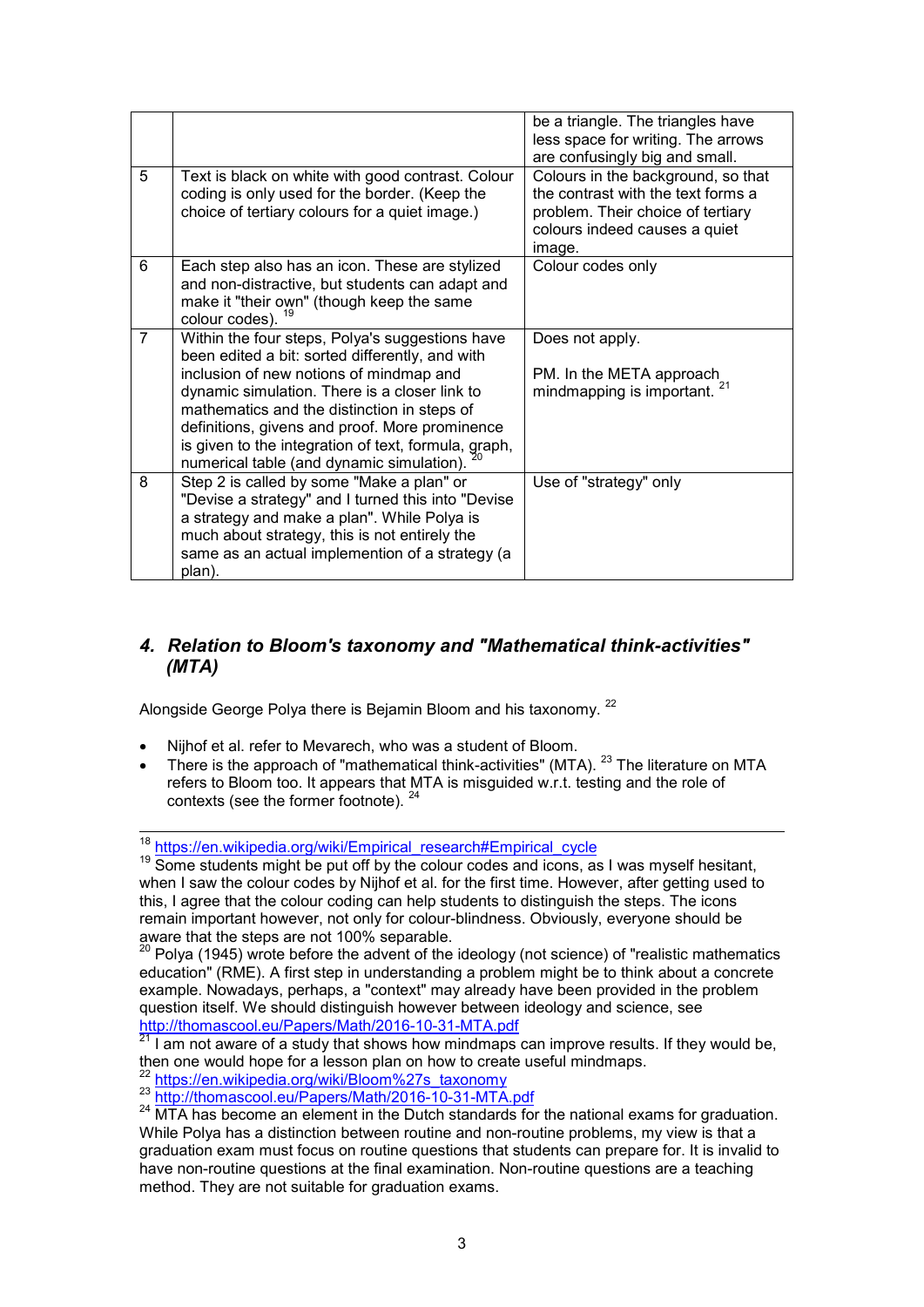Nijhof et al. refer to the Motivated Strategies for Learning Questionnaire (MSLQ). <sup>25 26</sup> Pintrich et al. (1991).

Meta-cognitive insight should show up in direct test results (say for mathematics). Subsequently, such test improvement might be linked to scores on the MSLQ. Potentially 20% of the insights might be relevant for 80% of the improvements.

There is this <sup>28</sup> Dutch application of the MSLQ w.r.t. the development of talent.

Ben Wilbrink has a page on psychology that mentions both Polya and Bloom . <sup>29</sup>

### *5. Some other resources*

I haven't actually studied Polya in the original text (shame on me), and only follow the summary reviews that I have heard over the years.

I have neither looked deeply at other efforts at implementing Polya. <sup>30</sup> <sup>31</sup> <sup>32</sup> <sup>33</sup> <sup>34</sup> <sup>35</sup> <sup>36</sup> Nijhof et al. refer to the Mevarech & Kramarski 1997 "IMPROVE" method 37 38 39 (see also sites of these authors). A quote:

"And their findings are borne out by Robert Slavin at the UK Institute for Effective Education whose Best Evidence Encyclopedia (BEE) acknowledges IMPROVE as one of only two programs developed during the last 30 years that have demonstrably improved teenager's mathematical abilities." <sup>40</sup>

Apparently there is also Roger Azevedo & Vincent Aleven (2013), "International Handbook of Metacognition and Learning Technologies", available for \$629.

NRO has had also other projects, in Dutch.  $4243$ 

29 http://benwilbrink.nl/projecten/psychologie.htm

<sup>30</sup> Heppner, P. P., & Petersen, C. H. (1982), Problem Solving Inventory (PSI), http://www.sjdm.org/dmidi/Problem\_Solving\_Inventory.html

 $31$  Howard C. McAllister (1996),

http://courses.cs.vt.edu/~cs1104/ProblemSolving/Polya/why1Polya.html

Gerald L. Alexanderson (2000), "The Random Walks of George Polya",

https://books.google.nl/books?id=OuHrR\_6WEKsC&pg=PA235&lpg=PA235&dq=implementat ion+polya&source=bl&ots=De\_3N8P1yx&sig=OClmhwlhk0M3jJMtgRXK6OKweXk&hl=en&sa =X&ved=0ahUKEwibnKHp16zQAhUF2xoKHSG8BrYQ6AEIMTAD#v=onepage&q=implement ation%20polya&f=false

<sup>33</sup> Akhsanul In'am (2014), <u>http://www.ccsenet.org/journal/index.php/ies/article/view/38219</u>

34 Hamid Arifin (2014), http://eprints.ums.ac.id/31108/12/9RR.\_NASKAH\_PUBLIKASI.pdf <sup>35</sup> Indika Wickramasinghe (2015),

http://scholarcommons.usf.edu/cgi/viewcontent.cgi?article=1155&context=numeracy<br><sup>36</sup> Behnaugh Tabacius (38 Context) Behnoush Taheri et al. (2015),

http://ijbpas.com/pdf/2015/December/1452615944MS%20IJBPAS%202015%20DEC%20SPC L%201068.pdf

<sup>37</sup> http://aer.sagepub.com/content/34/2/365.abstract<br><sup>38</sup>

į

<sup>40</sup> http://www.preventionaction.org/what-works/improve-math-first-question-self/1067

<sup>41</sup> http://link.springer.com/book/10.1007%2F978-1-4419-5546-3

<sup>&</sup>lt;sup>25</sup> https://www.nro.nl/kb/405-15-513-de-metadenkende-leerling-effecten-van-de-improvemethode

<sup>26</sup> http://www.indiana.edu/~p540alex/MSLQ.pdf

<sup>&</sup>lt;sup>27</sup> http://files.eric.ed<u>.gov/fulltext/ED338122.pdf</u>

<sup>28</sup> https://www.leraar24.nl/api/publication/5445/file

http://www.dm.unipi.it/~didattica/CERME3/proceedings/Groups/TG8/TG8\_Kramarski\_cerme3. <u>pdf</u>

<sup>&</sup>lt;sup>39</sup> http://citeseerx.ist.psu.edu/viewdoc/download?doi=10.1.1.670.3415&rep=rep1&type=pdf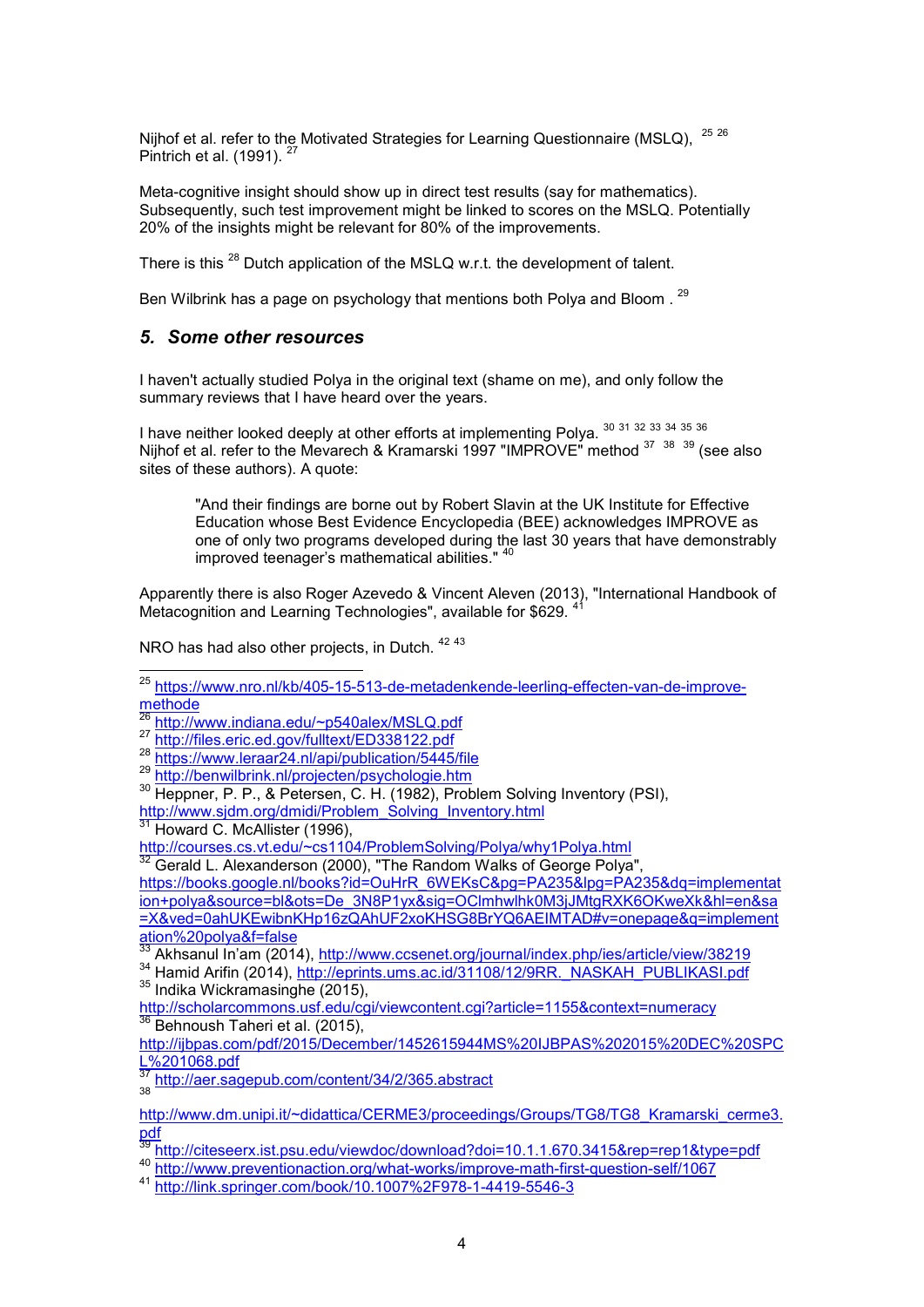There are other meta-cognitive skills, like the awareness of the Van Hiele levels of insight. The type of question and strategy depends upon the achieved level of insight.

For mathematics, there are theorem proving skills that differ from other subjects. There was too much emphasis on these in the past, but the present puts not enough emphasis on these.

There can be a change for the whole curriculum when all subjects pay more attention to meta-cognitive skills. (One element is collaboration: allocate tasks to specialists.)

Teachers already know about the role of "student language", i.e. how students explain issues to each other. One aspect is that the teacher is at the highest Van Hiele level, and may have little access anymore to the situation of a student at a lower level, who still has to discover so much. Thus, also, students of higher grades might explain issues to students of lower grades. We already see at universities that graduates teach to undergraduates. We might adopt a similar approach in the schools. Teachings is a good way for students to learn (about metacognition). Obviously we would have exams on "minor teaching qualifications".

#### *6. Concluding remarks*

The charts that come along with this memo are only a suggestion and have not been tested. Actual tests will depend upon actual questions, say particular questions in geometry or trigonometry. Thus, we need a large number of tests to distinguish the different aspects: particulars in such questions and the common effects of metacognition, and the learning process over time itself.

<sup>42</sup> <sup>42</sup> https://www.nro.nl/kb/405-14-532-reviewstudie-metacognitie-en-zelfgestuurd-leren

https://www.nro.nl/kb/odb08002-hoogbegaafdheid-en-metacognitie-van-vwo-leerlingen**onderwijsbewijs** 

<sup>44</sup> Ben Wilbrink maltreats Van Hiele's work, see http://thomascool.eu/Papers/Math/2015-09- 15-Breach-by-Jan-van-de-Craats-and-Ben-Wilbrink-wrt-scientific-integrity.html